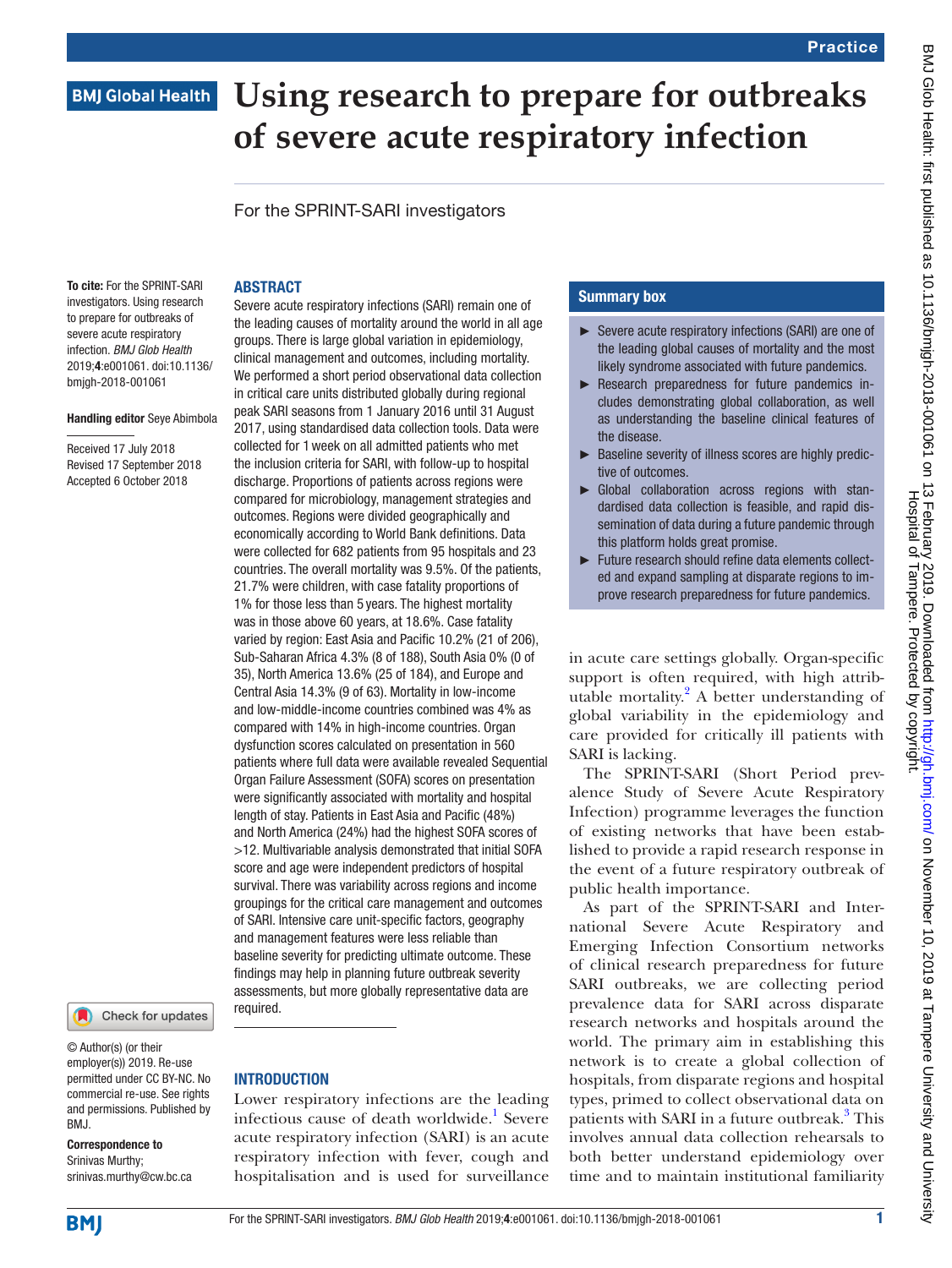#### BMJ Global Health

with the process of clinical research data collection.<sup>[4](#page-5-3)</sup> The importance of preapproved protocols for research during emergencies has been well demonstrated.<sup>5.6</sup> This is the first time that the global readiness to conduct such outbreak-related research has been repeatedly tested using a common data set among many global regions.

In addition to research preparedness for future outbreaks, documenting variation in epidemiology, management and outcomes of patients with SARI across regions is the first step towards standardising care, improving outcomes, and ensuring that interventional studies are performed on the background of optimal, standardised clinical care. We present combined results from the first two seasons of data collection for this programme during 2016–2017, where the primary circulating respiratory viruses were influenza A (H3N2) and  $A(H1N1)$ pdm09.<sup>78</sup>

## Roll-out of data collection infrastructure **Design**

SPRINT-SARI is an annual period prevalence study enrolling newly admitted patients with SARI to participating intensive care units or hospital wards where intensive care units were not accessible. All patients admitted over a 1-week period during the peak respiratory infection season in northern and southern hemispheres were enrolled. Hospitals and intensive care units were sampled through convenience, due to their participation in prior studies or involvement with ongoing research networks. This study was registered at ClinicalTrials.gov (NCT02498587).

#### **Patients**

Eligible patients were those admitted to the relevant hospital unit of interest if they met the following inclusion criteria: suspected or proven acute respiratory infection with onset within the past 14 days, with one or more of the following: fever, cough, dyspnoea or tachypnoea. There were no exclusion criteria. Consent was obtained where deemed appropriate per local ethics boards, and waived at other institutions due to the routine and anonymised nature of the data collected.<sup>[9](#page-5-6)</sup>

#### Data collected

Clinical data were collected prospectively at participating centres, and consisted of presenting signs and symptoms, severity of illness, comorbidities, interventions received during hospitalisation and clinical outcomes at time of discharge. Pathogen testing was according to routine diagnostic practices at each participating centre. Organ dysfunction for adults was determined through calculating the Sequential Organ Failure Assessment (SOFA) scores.<sup>10</sup> For children, an adapted organ dysfunction score was used to capture rates of organ dysfunction.<sup>[11](#page-6-0)</sup> Scores were calculated from worst reported component data obtained on the first day of admission. Outcomes were not censored for the duration of stay. Data collection was facilitated through open-access clinical protocols,

case report forms and web-based data entry of fully anonymised data through secure servers.

#### Analysis

The data were first checked for completeness and missing values. Data explorations were performed by running frequency checks and descriptive statistics. Data on primary study variables (outcomes, exposure metrics and derived covariates) were summarised using descriptive statistics, including measures of central tendency and dispersion for continuous variables (mean and SD, median and IQR) and frequencies with proportions for categorical variables. Univariate and multivariate logistic regressions were used to assess the association between mortality and main a priori proposed risk factors or adjusting for potential confounders. All statistical significance was assessed at the 5% level of significance (two-sided p<0.05). Analyses were performed using STATA V.14 statistical software. Regions were defined by income and geography according to World Bank country and lending groups criteria.<sup>[12](#page-6-1)</sup>

## Critical illness due to severe acute respiratory **INFECTIONS**

Data were collected from 1 January 2016 until 31 August 2017, from 682 patients admitted to 95 participating hospitals in 20 countries (see [table](#page-2-0) 1 and [figure](#page-2-1) 1). There was a bimodal distribution of age, with the majority of the sample children less than 10 years of age (30.0%) and those above 60 (39.9%) years (27.7%) (see [figure](#page-2-2) 2).

The overall mortality was 9.5%. The lowest case fatality proportion was in children under 5 years  $(1\%)$ . The highest case fatality proportions were in adults over 60 years: 18.4% mortality in patients aged 60–79 years and 18.9% in those >80 years. Mortality in low-income/ low-middle-income countries was 4% (12 of 302) and was 14% (53 of 380) in high-income countries. Mortality varied between geographical regions, with East Asia and Pacific at 10.2%, Sub-Saharan Africa 4.3%, South Asia at 0%, North America 13.6%, and Europe and Central Asia 14.3%. The availability of higher level care in intensive care-type settings was variable across regions, with access to ventilators absent in eight sites in low-income/ low-middle-income countries. This possibly explains the unexpected variability in mortality, where less-sick patients were enrolled in Sub-Saharan Africa, given the lack of formal intensive care units in the region.

#### Critical care interventions

When examining interventions used, patients in East Asia (50.7%), North America (49.3%) and Europe (35.6%) had higher frequencies of invasive mechanical ventilation compared with patients in South Asia (4.4%) and Sub-Saharan Africa (14.3%). Dialysis was received in 0% in Sub-Saharan Africa and Latin America and the Caribbean, 8.3% in Europe and Central Asia, 9.3% in North America, and 6.7% in East Asia and Pacific, although with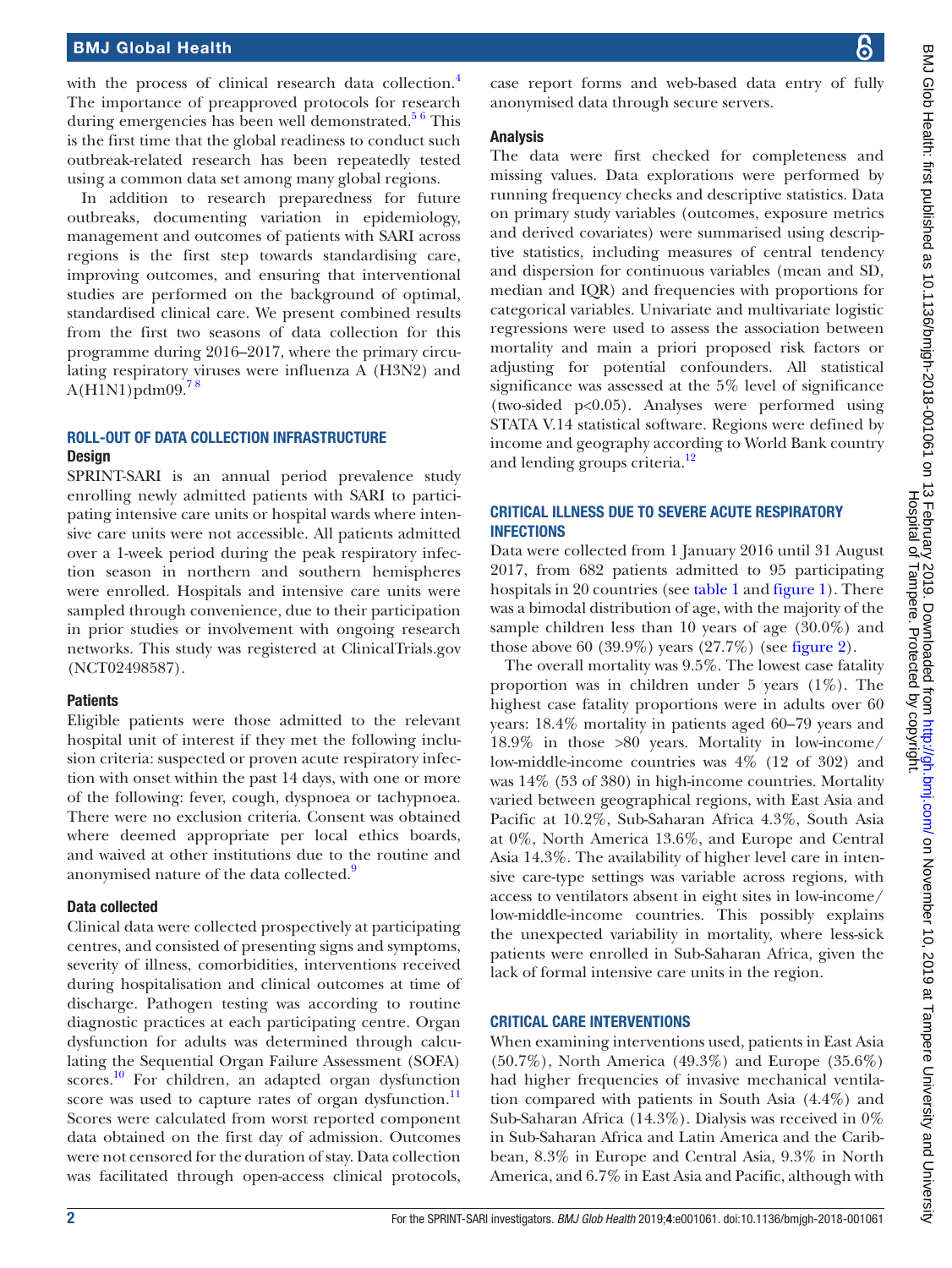<span id="page-2-0"></span>

| Demographics of included patients (n=682)<br>Table 1          |               |  |  |  |
|---------------------------------------------------------------|---------------|--|--|--|
| <b>Characteristics</b>                                        |               |  |  |  |
| Age (median)                                                  | 49 (IQR 3-70) |  |  |  |
| Female (%)                                                    | 44.5          |  |  |  |
| Duration of symptoms before hospitalisation<br>(days) (n=682) | $3$ (IQR 1-5) |  |  |  |
| Number of listed comorbidities (%)                            |               |  |  |  |
| 0                                                             | 473 (69.4)    |  |  |  |
| 1                                                             | 76 (11.1)     |  |  |  |
| $\overline{2}$                                                | 72 (10.6)     |  |  |  |
| 3                                                             | 34 (5.0)      |  |  |  |
| $4+$                                                          | 27(4.0)       |  |  |  |
| Income group (%)                                              |               |  |  |  |
| Low income                                                    | 181 (26.5)    |  |  |  |
| Lower middle income                                           | 121 (17.7)    |  |  |  |
| Upper middle income                                           | 3(0.2)        |  |  |  |
| High income                                                   | 377 (55.3)    |  |  |  |
| Geographical group (%)                                        |               |  |  |  |
| Sub-Saharan Africa                                            | 188 (27.6)    |  |  |  |
| <b>East Asia and Pacific</b>                                  | 206 (30.2)    |  |  |  |
| South Asia                                                    | 35(5.1)       |  |  |  |
| <b>North America</b>                                          | 184 (27.0)    |  |  |  |
| Europe and Central Asia                                       | 63 (9.2)      |  |  |  |
| Middle East and North Africa                                  | 3(0.4)        |  |  |  |
| Latin America and the Caribbean                               | 3(0.4)        |  |  |  |
| Age group (%)                                                 |               |  |  |  |
| $0 - 10$                                                      | 205 (30.0)    |  |  |  |
| $11 - 20$                                                     | 24 (3.5)      |  |  |  |
| $21 - 30$                                                     | 30 (4.4)      |  |  |  |
| $31 - 40$                                                     | 32(4.6)       |  |  |  |
| $41 - 50$                                                     | 52(7.6)       |  |  |  |
| $51 - 60$                                                     | 63 (9.2)      |  |  |  |
| $61 - 70$                                                     | 103 (15.1)    |  |  |  |
| $71 - 80$                                                     | 80 (11.7)     |  |  |  |
| > 80                                                          | 83 (12.1)     |  |  |  |

small sample sizes and variable availabilities of interventions.

#### Severe acute respiratory infection pathogens

The proportion of patients without a documented infectious aetiology was 66.9% (456 of 682), of whom 7.9% (36 of 456) died, as defined as no pathogen was deemed causative by the clinical team. Complete diagnostic testing was not available in many of the regions, with no viral testing used in low-income or low-middle-income regions; most of the patients with a documented infection were from high-income settings. The most commonly diagnosed pathogen was influenza virus (11.6%, 77



Figure 1 Countries where there are SPRINT-SARI data collection sites, by numbers of patients recruited. SPRINT-SARI, Short Period prevalence Study of Severe Acute Respiratory Infection.

<span id="page-2-1"></span>of 663). Respiratory syncytial virus was identified in 19 patients  $(2.7\%)$ , with  $\langle 1\%$  of patients with coronavirus (0.92%, 6 of 655) and none with Middle East respiratory syndrome-coronavirus in this cohort. Bacterial infections were identified in 25 of 682 patients (3.6%), with *Streptococcus pneumoniae* being the most frequently isolated bacterial pathogen in respiratory sampling (n=8).

Pathogen-specific disease burden has been examined by a number of other groups. $^{13}$  14 However, our finding that the majority of critically ill patients with SARI have no diagnosed microbial aetiology reinforces the need for syndrome-based, in addition to pathogen-based, surveillance for critically ill patients. This is especially true given the lack of relevant diagnostic testing in much of the world, which impacted the proportion of patients without identified pathogens.<sup>15</sup> The availability of global data and collaboration is essential, given the likely international nature of future outbreaks and requirements for pre-established coordination efforts.<sup>[16](#page-6-4)</sup>

The lack of a dedicated sampling protocol clearly impacts on interpretation of those findings. Future work should focus on optimising hospital sampling strategies to better understand global SARI disease; the lack of SARI pathogen-specific diagnostics on recently released Essential Diagnostic Lists exemplifies the lack of clarity on best testing strategies.<sup>17</sup> Regional SARI surveillance data have been published from a variety of countries<sup>18 19</sup>; while we have yet to completely avoid site selection bias through



<span id="page-2-2"></span>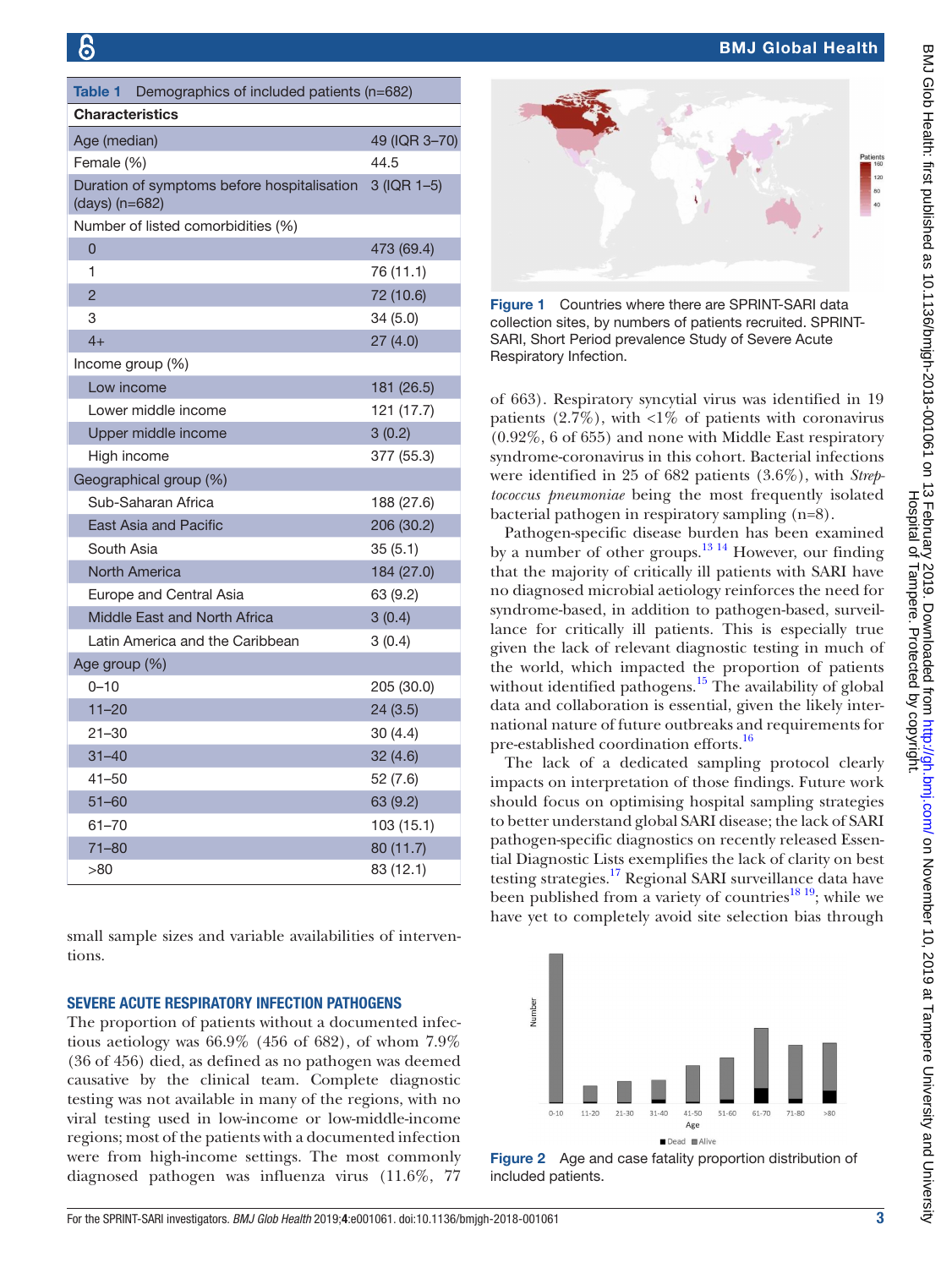

<span id="page-3-0"></span>Figure 3 Hospital mortality and Sequential Organ Failure Assessment (SOFA) scores (n=560).

the availability of reporting hospitals, the data collection tools used help reduce the risk of bias from individual patient selection or pathogen-specific attribution.

#### SEVERITY OF ILLNESS DUE TO SEVERE ACUTE RESPIRATORY **INFECTIONS**

Increasing SOFA score on presentation was associated with increasing mortality (27% increase in mortality for every additional SOFA score point; [figure](#page-3-0) 3). The highest organ dysfunction scores were in patients in the East Asia and Pacific (57.5% having scores between 8–11% and 48%, with scores of more than 12) and North America (35% having scores between 8–11% and 24%, with scores of more than 12; [figure](#page-3-1) 4). In children, full data on the adapted SOFA score were available in only 122 of 220 patients aged less than 10 years, with only 2 dying, leading to an inability to perform association studies between organ dysfunction and hospital



<span id="page-3-1"></span>Figure 4 Sequential Organ Failure Assessment (SOFA) score by region (n=560).

<span id="page-3-2"></span>

| Table 2<br>Multivariable logistic regression for mortality |           |       |                   |                 |  |
|------------------------------------------------------------|-----------|-------|-------------------|-----------------|--|
| <b>Characteristics</b>                                     |           |       |                   |                 |  |
| <b>SOFA score</b>                                          | <b>OR</b> |       | P values Lower CI | <b>Upper CI</b> |  |
| $0 - 3$                                                    | Ref       |       |                   |                 |  |
| $4 - 7$                                                    | 3.57      | 0.04  | 1.082             | 11.813          |  |
| $8 - 11$                                                   | 2.95      | 0.14  | 0.711             | 12.230          |  |
| $12+$                                                      | 12.74     | 0.001 | 2.864             | 56.694          |  |
| Age                                                        | 1.03      | 0.001 | 1.013             | 1.049           |  |
| Gender                                                     |           |       |                   |                 |  |
| Female                                                     | Ref       |       |                   |                 |  |
| Male                                                       | 1.75      | 0.17  | 0.783             | 3.927           |  |
| Comorbidities                                              |           |       |                   |                 |  |
| 0                                                          | Ref       |       |                   |                 |  |
| $\overline{1}$                                             | 0.60      | 0.47  | 0.144             | 2.453           |  |
| 2                                                          | 1.82      | 0.29  | 0.599             | 5.509           |  |
| 3                                                          | 3.36      | 0.08  | 0.859             | 13.152          |  |
| $4+$                                                       | 3.41      | 0.08  | 0.861             | 13.486          |  |
| Length of stay (days)                                      |           |       |                   |                 |  |
| 0                                                          | Ref       |       |                   |                 |  |
| $1 - 7$                                                    | 1.29      | 0.68  | 0.388             | 4.298           |  |
| $8 - 14$                                                   | 1.72      | 0.50  | 0.353             | 8.330           |  |
| $15+$                                                      | 3.53      | 0.09  | 0.842             | 14.828          |  |

Ref, reference; SOFA, Sequential Organ Failure Assessment.

mortality. Missing complete data for organ dysfunction (n=122) were exclusively focused on lower income regions, with greater missing data among children.

Univariate and multivariate logistic regressions were used to assess the association between mortality and main a priori proposed risk factors or adjusting for potential confounders [\(table](#page-3-2) 2). We identified that SOFA score at admission and increasing age were independent predictors of hospital mortality across all age groups, where SOFA scores were available. After adjusting for potential confounders, increasing SOFA score was associated with increased mortality, when compared with those with a SOFA score ≤3: SOFA 4–7 (OR=3.57 (95% CI 1.08 to 11.81), p=0.04), SOFA 8–11 (OR=2.95 (95% CI 0.71 to 12.23), p=0.14) and SOFA  $≥12$  (OR=12.74 (95% CI 2.86 to 56.69), p=0.001). There was a 3% increased risk of mortality for every yearly increase in age (adjusted OR=1.03 (95% CI 1.01 to  $1.05$ ),  $p<0.001$ ). Analysis by year showed no significant differences between analyses restricted to 2016 or 2017 seasons.

The variability in case fatality proportions in our data set, particularly among children, in addition to patient-specific variables, is likely due to a variety of factors, including intensive care unit admission criteria, $^{20}$  $^{20}$  $^{20}$  the availability of interventions<sup>21</sup> and the presence of reporting bias in this convenience sample, particularly as it relates to the sparse data sources for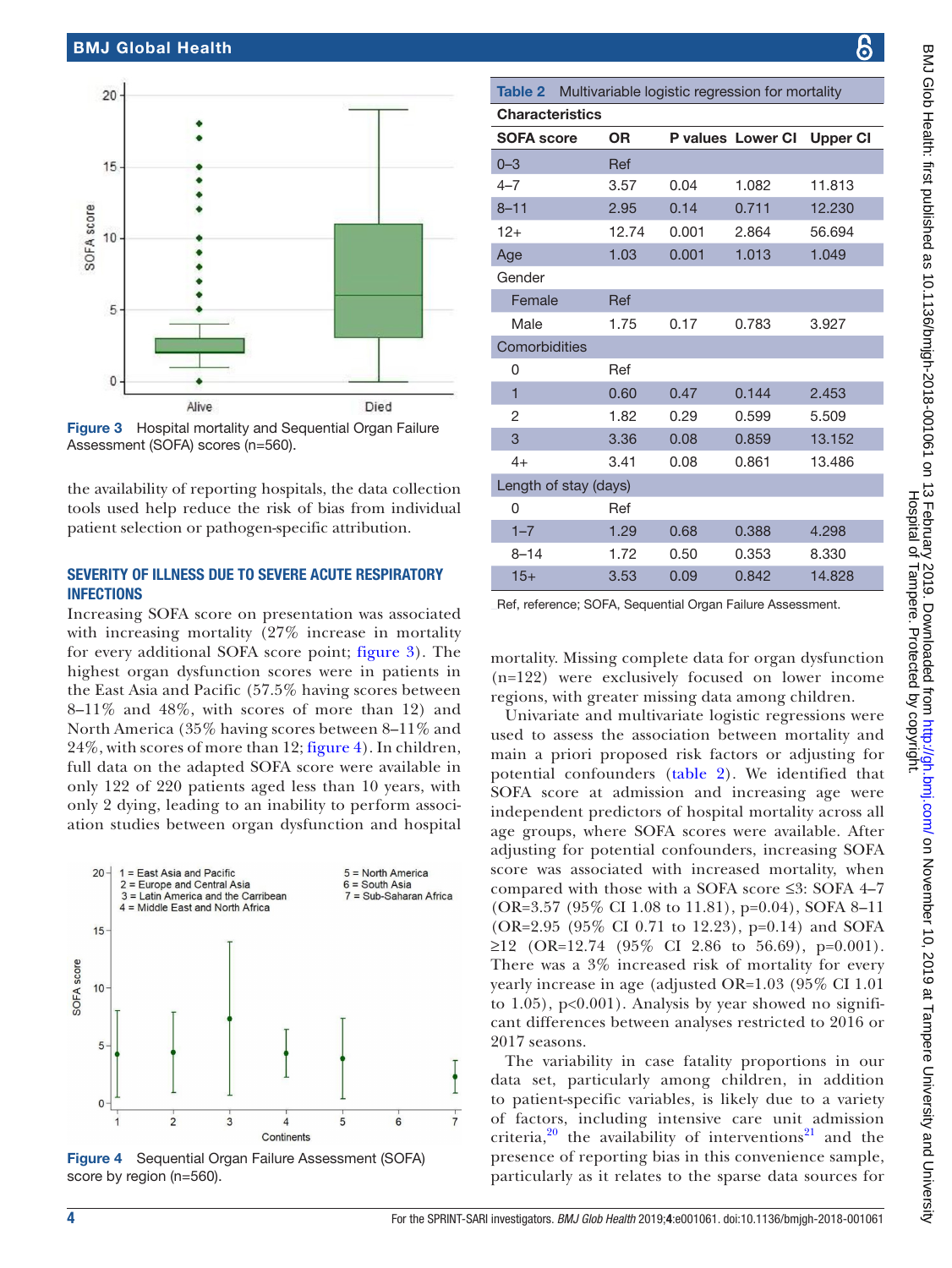acute care in lower income regions and the known disease burden in those regions.<sup>[1](#page-5-0)</sup> The stepwise increase in mortality by age in our data set reflects this surprisingly low mortality in the <5-year-old cohort. The lack of complete severity-of-illness data from lower income regions impedes the ability to effectively understand this counterintuitive result.

#### From local to global data on severe acute respiratory infections

The global SPRINT-SARI programme has a primary purpose of testing the clinical research infrastructure and network logistics in varied settings. We demonstrated that presentation, management and outcomes for patients with SARI vary substantially according to global region. The implications of this variation are large, and suggest a need for ongoing, prospective data collection at a global scale to ensure a better understanding of patient characteristics, specific SARI risk factors and the importance of a reliable risk adjustment method for international comparative studies. Further, the use of organ dysfunction, as measured by a SOFA score collected on presentation for critically ill patients with SARI in disparate settings, appears promising. This deserves further work for risk stratification and early outbreak severity predictions, particularly in children where our data are limited.

Given previously documented variability in application of case definitions and to different care areas (eg, hospital wards, intensive care units, emergency departments), differential inclusion of patients with SARI is an ongoing risk during outbreaks, emphasising the need for standardised operating procedures for clin-ical data reporting.<sup>[22](#page-6-9)</sup> We have compiled standardised open-access tools at [isaric.tghn.org/sprint-sari](https://isaric.tghn.org/sprint-sari/) to assist in this goal. The data reported in this manuscript serve to demonstrate the tools; however, without a truly representative sample of hospitals and regions, accurate comparisons cannot be made.

#### **LIMITATIONS**

There are a number of further limitations to this work. The first is the nature of the data collected. Given its primary objective of being a research preparedness exercise, data verification audits were not exhaustively performed, and small numbers in some regions may lead to unstable proportions during comparisons. The patients that were enrolled in the study may not be representative of all critically ill patients with SARI, based on the period of data collected and location of participating hospitals. Second is the lack of a formal denominator to assess the impact of SARI on hospital-level or population-level burden of disease, or to generate estimates of disease incidence. Capturing hospital-wide activity requires substantially larger research resources at participating institutions, and there is variation as to the screening processes present

at participating institutions. Third, integrating alternate patient-centred outcomes such as quality of life or functional status on discharge<sup>23</sup> <sup>24</sup> would provide valuable data; however, this data collection is beyond the scope of this work and will be further integrated as programmes continue to scale. Given the mostly unfunded nature of this work at the site level, these expansions can only occur with established operational support. Finally, the availability and definitions of intensive care units are variable across regions, and this impacts any discussion on interventions received, such as dialysis or mechanical ventilation.[25](#page-6-11)

### **CONCLUSIONS**

We have shown that it is feasible for a global network of hospitals to collect standardised clinical data variables on critically ill adults and children with SARI. While severity of illness and age are associated with mortality, we have also highlighted substantial variability in pathogens, management strategies and clinical outcomes according to global regions. This emphasises the importance of collecting a globally applicable severity of illness score at admission for adults and children in order to perform valid international comparative studies of patients with SARI and for future outbreak severity assessments. Future work in documenting SARI care and outcomes around the world requires ongoing, standardized prospective data collection in varied regions, particularly among children and other vulnerable populations.

Collaborators Vann Mich, Khmer Soviet Friend Hospital. Yaty Pho, Khmer Soviet Friend Hospital. Sotharith Bory, Calmette Hospital and University of Health Sciences. Mich Vann, Khmer-Soviet Friendship Hospital and University of Health Sciences. Bunlor Teav, Takeo Provincial Hospital. Leakhann Som, National Pediatric Hospital. Mikko J Jarrvisalo, Turku university hospital, ICU. Anni Pulkkinen, Central Hospital of Central Finland. Anne Kuitunen, Tampere University Hospital. Tero Ala-kokko, Oulu University Hospital, Research Group of Anesthesiology, Surgery and Intensive Care Medicine. Sari. Melto, South Karelia Central Hospital. Thomas DAIX, Reanimation polyvalente, CHU Dupuytren, Limoges, France and Inserm CIC 1435, CHU Dupuytren, Limoges, France. Francois Philippart, Intensive Care Unit. Marchalot Antoine, Dieppe General Hospital. Kelly Tiercelet, Groupe hospitalier Paris Saint Joseph. Cedric Bruel, Groupe hospitalier Paris Saint Joseph. BRUYERE Remi, Centre Hospitalier Fleyriat. Sedillot Nicholas, Centre Hospitalier Fleyriat. Shidasp SIAMI, General Intensive Care Medicine, Sud Essonne Hospital Etampes. Marchalot Antoine, Centre Hospitalier Dieppe. Taimon Fabienne, Service de Medecine Intensive et Reanimation, Rouen University Hospital (G.B.), and Normandie University, Universite de Rouen, U1096, Rouen University Hospital. Philippart, Groupe hospitalier Paris Saint joseph. Raomi Bruyere, Service de reanimation. Centre Hospitalier Fleyriat. Xavier Forceville, Grand Hopital de l'Est Francilien. Simon Erickson, Perth Children's Hospital. Lewis Campbell, Royal Darwin Hospital. Ravikiran Sonawane, Rockingham General Hospital. John Santamaria, St Vincent's Hospital (Melbourne). Mark Kol, Concord Hospital. Shally Awasthi, King George's Medical University. Jeff Powis, Michael Garron Hospital. Richard Hall, Dalhousie University. Anne E McCarthy, University of Ottawa and the Ottawa Hospital. Philippe Jouvet, Ste-Justine Hospital and Research Center. Mary Anne Opavsky, Joseph Brant Hospital. Elaine Gilfoyle, University of Calgary. Nataly Farshait, Humber River Hospital. Dori-Ann Martin, University of Calgary. Donald Griesdale, Department of Anesthesiology, Pharmacology & Therapeutics Department of Medicine, Divisions of Critical Care Medicine & Neurology University of British Columbia. Kevin Katz, North York General Hospital. Aaron J. Ruberto, Queen's University & Kingston Health Sciences Centre. Francois Martin Carrier, Centre Hospitalier de l'Universite de Montreal. Francois Lamontagne, Universite de Sherbrooke. John Muscedere, Queens University. Asgar Rishu, Sunnybrook Health Sciences Centre. Wai Ching Sin,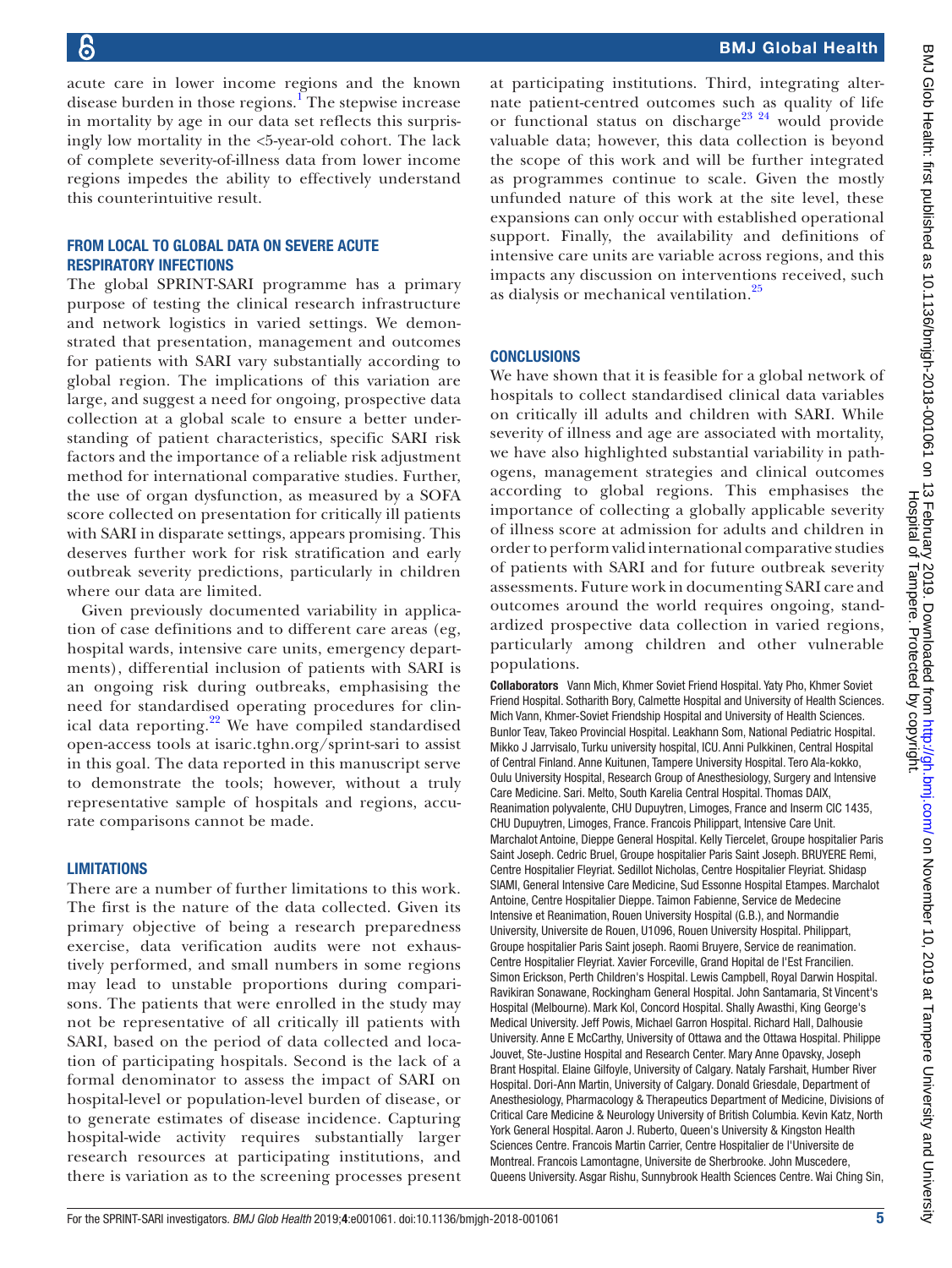## BMJ Global Health

Department of Adult Intensive Care Unit, Queen Mary Hospital. Wallace Chun Wai Ngai, Department of Adult Intensive Care Unit, Queen Mary Hospital. Paul Young, Medical Research Institute of New Zealand. Dr Annette Forrest, Waikato Hospital. Alex Kazemi, Middlemore Hospital. Seton Henderson, Christchurch Hospital. Troy Browne, Tauranga Hospital. Anusha Ganeshalingham, Starship Hospital. Rachael McConnochie, Department of Critical Care Medicine, Auckland City Hospital. Jae Hwa Cho, Yonsei University. Tai Sun Park, Hanyang University Guri Hospital. Yun Su Sim, Hallym University Kangnam Sacred Hospital. Youjin Chang, Inje University, College of Medicine, Sanggye Paik Hospital. Heung Bum Lee, Chonbuk National University Hospital. Seung Yong Park, Chonbuk National University Hospital. Wai Ming Chan, Department of Adult Intensive Care Unit, Queen Mary Hospital, Hong Kong. Won-Yeon Lee, Yonsei University Wonju College of Medicine. David J. Wallace, University of Pittsburgh School of Medicine. Derek C. Angus, University of Pittsburgh School of Medicine. Anthony G Charles, University of North Carolina at Chapel Hill. H Rogier van Doorn, Oxford University Clinical Research Unit. Nguyen Van Kinh, National Hospital for Tropical Diseases. Nguyen Vu Trung, National Hospital for Tropical Diseases. Meghan Prin, Columbia University College of Physicians & Surgeons. Theogene Twagirumugabe, University of Rwanda /College of Medicine and Health Sciences. Olivier Felix Umuhire, Department of Anesthesia, Emergency Medicine and Critical Care. University of Rwanda. Habarurema Sylvain, Centre hospitalier Universitaire de Butare(CHUB). Eman Al Qasim, King Saud bin Abdulaziz University for Health Sciences, King Abdullah International Medical Research Center. Jean-Michel Heraud, Institut Pasteur de Madagascar. Mihaja Raberahona, University Hospital Joseph Raseta Befelatanana. Joelinotahiana Hasina Rabarison, Insttut Pasteur de Madagascar. Santiago Perez Patrigeon, Instituto Nacional de Ciencias Medicas y NutriciÃ<sup>3</sup>n Salvador SubirÃ<sub>i</sub>n. Alejandra Ramirez-Venegas, Instituto Nacional de Enfermedades Respiratorias Ismael Cosio Villegas. Javier Araujo Meléndez, Hospital Central "Dr. Ignacio Morones Prieto". M. Lourdes Guerrero, Instituto Nacional de Ciencias Medicas y Nutricion Salvador Zubiren. Ivan Mambule, Clinical Infection, Microbiology and Immunology, Institute of Infection and Global Health University of Liverpool and Malawi-Liverpool-Wellcome Trust, Clinical Research Programme. Otieno George Ochieng, Kijabe Mission Hospital. Behzad Nadjm, Imperial College Healthcare NHS Trust, GBR. Iris Wai Sum Li, Queen Mary Hospital; School of Public Health, the University of Hong Kong. Won-Il Choi, Department of Medicine, Keimyung University, Dongsan Hospital. Komurian-Pradel Florence, Fondation Merieux. Yaseen M Arabi, King Saud bin Abdulaziz University for Health Sciences, King Abdullah International Medical Research Center, Intensive Care Department, King Abdulaziz Medical City. T. Eoin West, University of Washington. Elisabeth D Riviello, Harvard Medical School and Beth Israel Deaconess Medical Center. Rachael Parke, Cardiothoracic and Vascular ICU, Auckland City Hospital. AnnaneE Djillali, Raymond Poincare Hospital (APHP) Unievrsity of Versailles SQY/University Paris Saclay. Robert Fowler, Interdepartmental Division of Critical Care Medicine, University of Toronto. Srinivas Murthy, Department of Pediatrics. Alistair Nichol, University College Dublin / Monash University. Allen C Cheng, School of Public Health and Preventive Medicine, Monash University. Calum Semple, University of Liverpool. Maya George, Australian and New Zealand Intensive Care Research Centre, Monash University. Miia Valkonen, University of Helsinki and Helsinki University Hospital. Colin McArthur, Auckland City Hospital (DCCM 82). Gail Carson, University of Oxford. Genevieve O'Neill, Australian and New Zealand Intensive Care Research Centre, Monash University. J. Perren Cobb, University of Southern California. Jake Dunning, University of Oxford; Imperial College London. Jean-Daniel Chiche, Hopitaux Universitaire Paris Centre, site Cochin. Jin-Won Huh, ASAN Medical Center. John Marshall, St. Michael's Hospital. Jordi Rello, Ciberes & Vall d'Hebron University Hospital, Barcelona, Spain. Julia Guillebaud, Institut Pasteur de Madagascar. Norosoa Razanazatovo, Institut Pasteur de Madagascar. Juilett Wambura Otieno, KEMRI-Wellcome Trust Research Programme. Karen Green, Toronto Invasive Bacterial Diseases Network. Kathy Rowan, Intensive Care National Audit and Research Centre. John Kenneth Baillie, Roslin Institute, University of Edinburgh. Laura Merson, Infectious Diseases Data Observatory, Oxford, UK; Centre for Tropical Medicine & Global Health, Nuffield Department of Medicine, Oxford University, Oxford UK. Li Yang Hsu, National University of Singapore. Michael D. Christian, Essex & Herts Air Ambulance Trust. Miia Valkonen, Helsinki University Central Hospital. Moritoki Egi, Kobe University Hospital. Nahoko Shindo, World Health Organization. Peter Horby, University of Oxford. Raul Pardinaz-Solis, Nuffield Department of Medicine, University of Oxford. Sebastián Ugarte Ubiergo, Universidad Andrés Bello. Steve AR Webb, Monash University. Timothy M. Uyeki, Influenza Division, Centers for Disease Control and Prevention, Atlanta, Georgia USA. Anthony C Gordon, Imperial College London. David L Paterson, University of Queensland Centre. Dean Everett, University of Edinburgh, The Queens Medical Research Institute and Malawi-Liverpool-Wellcome Trust, Clinical Research Programme. Evangelos J. Giamarellos-Bourboulis, National and Kapodistrian

University of Athens, Medical School. Kajsa-Stina Longuere, University of Oxford. David Maslove, Queens University. Eric Ohuma, Oxford University. Gloria Crowl, Michael Garron Hospital. Theresa PedutemHumber, River Hospital. Edward EllazarHumber, River Hospital. Ilona Bahinskaya, University Health Network TGH MOT. Joan Osbourne-Townsend, Humber River Hospital. Andrew Bentley, University of Manchester. Ingeborg Welters, University of Liverpool. Nadia Malik, MountSinai Hospital/ William Osler Health Centre. Dr T S Browne, Tauranga Hospital. Jennifer Goodson, Tauranga Hospital. Vinaya Mahesh, North York General Hospital.

Contributors All authors, listed in the attached sheet, made substantial contributions to the design and data analysis of this work, provided comments in drafting this manuscript, approved the final version submitted, and agree to be accountable for all aspects of the work.

Funding We acknowledge support from the National Health and Medical Research Council in Australia, the Australia New Zealand Intensive Care Society Clinical Trials Group and the Seventh Framework Program in Europe, which have facilitated the progress that has been made for central project infrastructure. Data collection was funded locally by local research coordinators and investigators, including the International Respiratory and Severe Illness Center, University of Washington. The funding sources have no role in the study design, data collection or report writing.

**Disclaimer** The findings and conclusions in this report are those of the authors and do not necessarily represent the official position of the U.S. Centers for Disease Control and Prevention.

Competing interests None declared.

Patient consent Required at specific sites.

Ethics approval The study has been approved by all relevant ethics required at specific sites. Institutional approvals varied according to the hospital and nation, with countries such as the UK collecting data as part of pre-existing preparedness exercises and test activations of rapid response protocols.

Provenance and peer review Not commissioned; externally peer reviewed.

Data sharing statement All data collected have been de-identified and will be made available to collaborators upon request after approval by the SPRINT-SARI management committee. All research tools, including case report forms, protocols and data dictionaries, are available at sprintsari.org for others to adapt and use.

Open access This is an open access article distributed in accordance with the Creative Commons Attribution Non Commercial (CC BY-NC 4.0) license, which permits others to distribute, remix, adapt, build upon this work non-commercially, and license their derivative works on different terms, provided the original work is properly cited, appropriate credit is given, any changes made indicated, and the use is non-commercial. See: <http://creativecommons.org/licenses/by-nc/4.0>

#### **REFERENCES**

- <span id="page-5-0"></span>1. GBD 2015 LRI Collaborators. Estimates of the global, regional, and national morbidity, mortality, and aetiologies of lower respiratory tract infections in 195 countries: a systematic analysis for the Global Burden of Disease Study 2015. *[Lancet Infect Dis](http://dx.doi.org/10.1016/S1473-3099(17)30396-1)* 2017;17:1133–61.
- <span id="page-5-1"></span>2. Sakr Y, Ferrer R, Reinhart K, *et al*. The intensive care global study on severe acute respiratory infection (IC-GLOSSARI): a multicenter, multinational, 14-day inception cohort study. *[Intensive Care Med](http://dx.doi.org/10.1007/s00134-015-4206-2)* 2016;42:817–28.
- <span id="page-5-2"></span>3. Baden LR, Rubin EJ, Morrissey S, *et al*. We can do better improving outcomes in the midst of an emergency. *[N Engl J Med](http://dx.doi.org/10.1056/NEJMe1712330)* 2017;377:1482–4.
- <span id="page-5-3"></span>4. Rojek AM, Horby PW. Modernising epidemic science: enabling patient-centred research during epidemics. *[BMC Med](http://dx.doi.org/10.1186/s12916-016-0760-x)* 2016;14:212.
- <span id="page-5-4"></span>5. Lurie N, Manolio T, Patterson AP, *et al*. Research as a part of public health emergency response. *[N Engl J Med](http://dx.doi.org/10.1056/NEJMsb1209510)* 2013;368:1251–5.
- 6. Fowler R, Rishu A, Marinoff N, *et al*. Global research preparedness for outbreak-related critical illness. *[J Crit Care](http://dx.doi.org/10.1016/j.jcrc.2017.03.024)* 2017;40:272.
- <span id="page-5-5"></span>7. World Health Organization. *Weekly epidemiological record*. Geneva: World Health Organization, 2017: 761–80.
- 8. World Health Organization. *Weekly epidemiological record*. Geneva: World Health Organization, 2016: 621–4.
- <span id="page-5-6"></span>9. Gobat NH, Gal M, Francis NA, *et al*. Key stakeholder perceptions about consent to participate in acute illness research: a rapid, systematic review to inform epi/pandemic research preparedness. *[Trials](http://dx.doi.org/10.1186/s13063-015-1110-6)* 2015;16:591.
- <span id="page-5-7"></span>10. Vincent JL, Moreno R, Takala J, *et al*. The SOFA (Sepsis-related Organ Failure Assessment) score to describe organ dysfunction/ failure. On behalf of the working group on sepsis-related problems of